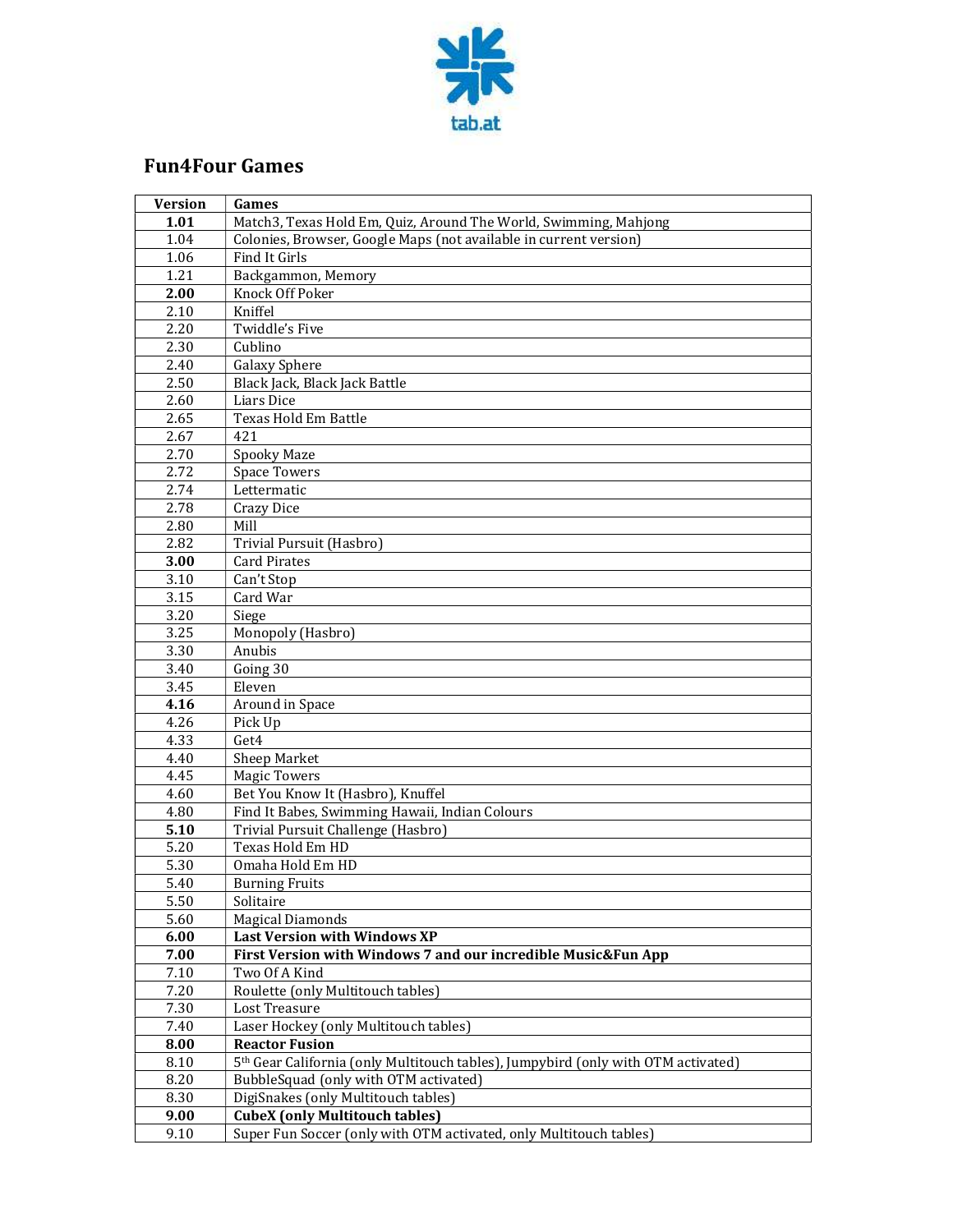

| 9.21  | Bollwerk (only with OTM activated)          |  |
|-------|---------------------------------------------|--|
| 9.30  | Solitaire Classic                           |  |
| 10.00 | <b>Hoover Dust (only Multitouch tables)</b> |  |
| 10.10 | Candy Garden                                |  |
| 10.20 | 2048                                        |  |
| 10.30 | Marble Drop                                 |  |
| 11.10 | <b>Fully Woolly</b>                         |  |
| 11.20 | Slots, Dots And Boxes                       |  |
| 11.30 | Carpet, Space Towers 6 Players              |  |
| 12.00 | Double Check, Gunships                      |  |
| 12.11 | <b>Bonbon Slide</b>                         |  |
| 12.21 | TicTacFour                                  |  |
| 12.26 | GolfSolitaire                               |  |
| 13.10 | Omkara, Smoothie                            |  |
| 13.13 | Aztec Drop                                  |  |
| 13.16 | Bingo, Jewel Hunt, Magic Tower 6 Players    |  |
| 14.08 | <b>Parchis</b>                              |  |
| 14.20 | Dice Match, Naval Combat, Scroll Match      |  |
| 15.11 | <b>BubbleShooter, Sphero</b>                |  |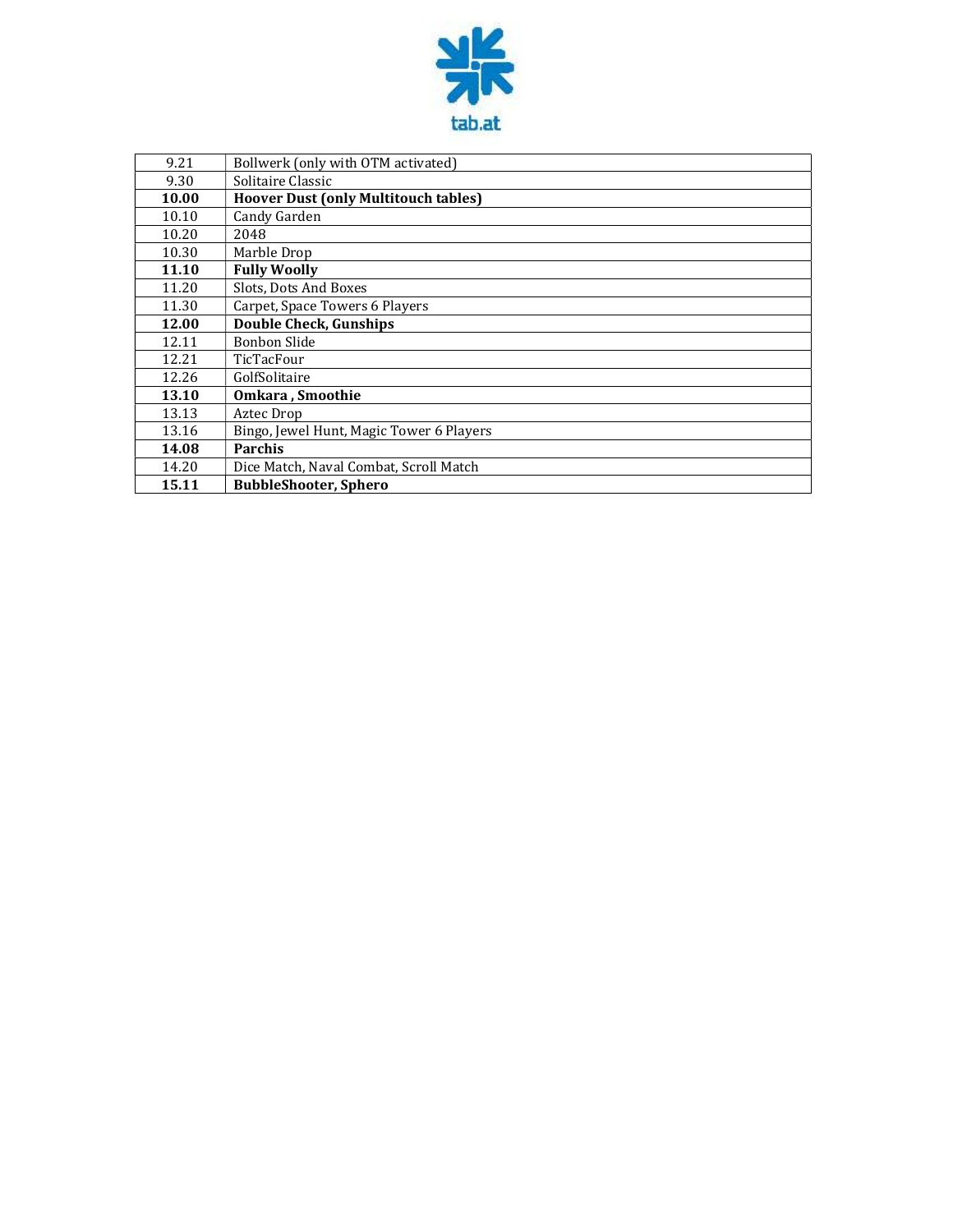

## Good to know

If you activate OTM (Online Terminal Management – http://otm.tab.at) on your machines, they will be updated automatically to the latest version and will have access to all games.

The only update which has to be done with a USB stick is the update from version 6 to version 7. (this update contains an upgrade to Windows 7 – talk to your sales manager about this version for your Fun4Four)

If the machine is not connected to OTM, your dongle (hardlock) on the PC will decide which games are shown on your Fun4Four.

Check your configuration on the sticker of your USB dongle.

| Configuration | <b>Games included</b>         |
|---------------|-------------------------------|
| $INT - 1$     | All games until version 1.06  |
| $INT - 2$     | All games until version 2.00  |
| $INT - 3$     | All games until version 3.00  |
| $INT - 4$     | All games until version 4.00  |
| $INT - 5$     | All games until version 5.00  |
| $INT - 6$     | All games until version 6.00  |
| $INT - 7$     | All games until version 7.00  |
| $INT - 8$     | All games until version 8.00  |
| $INT - 9$     | All games until version 9.00  |
| $INT - 10$    | All games until version 10.00 |
| $INT - 11$    | All games until version 11.00 |
| $INT - 12$    | All games until version 12.00 |
| $INT - 13$    | All games until version 13.00 |
| $INT - 14$    | All games until version 14.00 |
| $INT - 15$    | All games until version 15.00 |



Hasbro games will be shown if your machine has one of the following GE numbers: GE0049912 to GE0069724 GE0069737 GE0069738 GE0070451 to GE0070460 GE0070480 GE0070481 GE00NK001 to GE00NK555